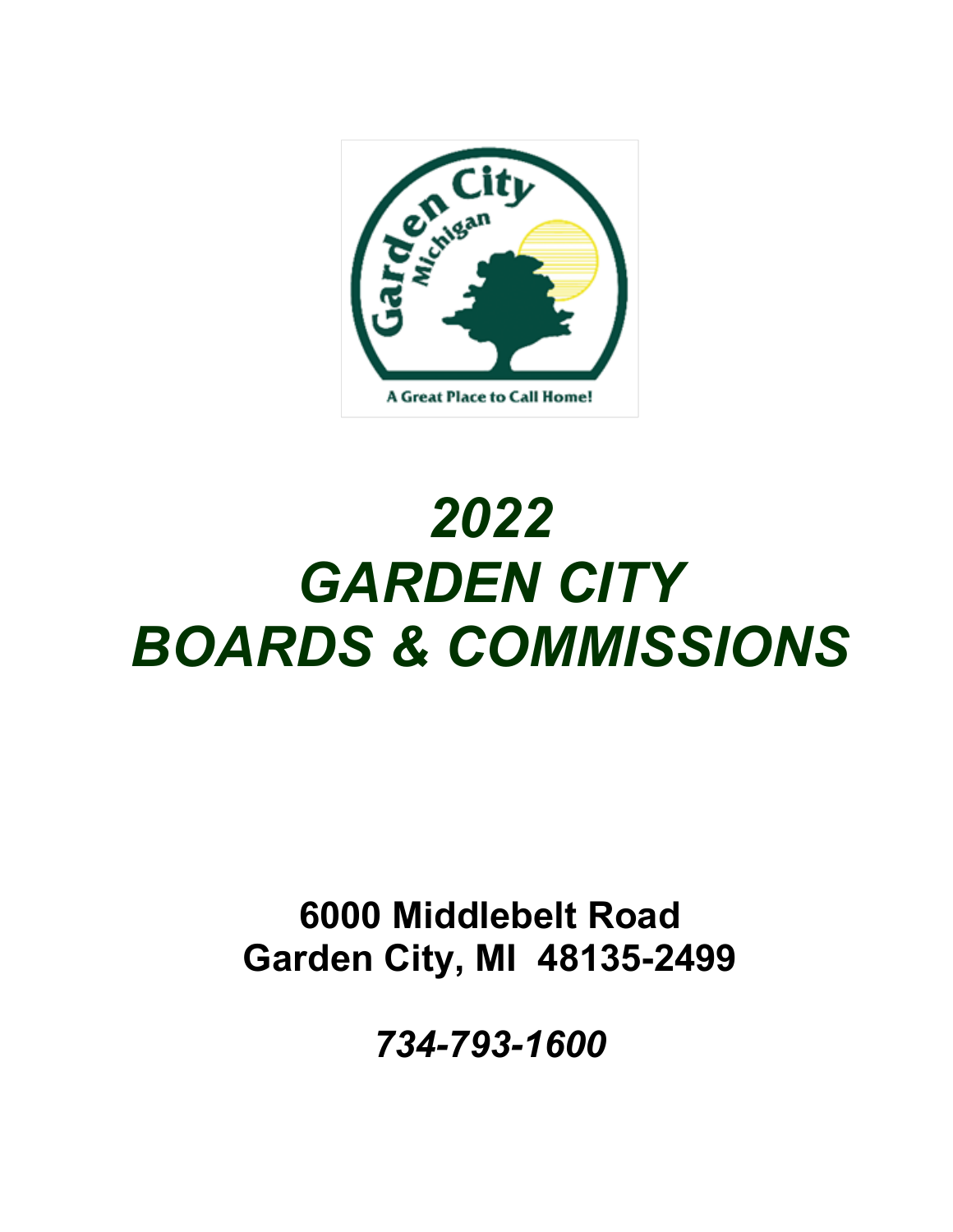## **MAYOR**

**The Honorable Randy Walker** 734-793-1671 (VM) **walkerr@gardencitymi.org**  Term Expires: 11-8-2022

## **COUNCIL MEMBERS**

**jacobsm@gardencitymi.org jlynch@gardencitymi.org** Term Expires: 11-8-2022 Term Expires: 11-8-2022

**The Honorable Mark Jacobs The Honorable Jaylee Lynch**

Term Expires: 11-5-2024 Term Expires: 11-5-2024

**The Honorable Brian Earle The Honorable Melissa DiMichele earleb@gardencitymi.org dimichelem@gardencitymi.org**

**The Honorable Stacy Karafotis The Honorable Pat Squires karafotiss@gardencitymi.org squiresp@gardencitymi.org** Term Expires: 11-2-2022 Term Expires: 11-5-2024

## **GARDEN CITY COUNTY COMMISSION DISTRICT #12**

**Glenn Anderson** Wayne County Commissioner District 12 500 Griswold 7th Floor, Room 728 Detroit, MI 48226 district12@co.wayne.mi.usa 313-224-8855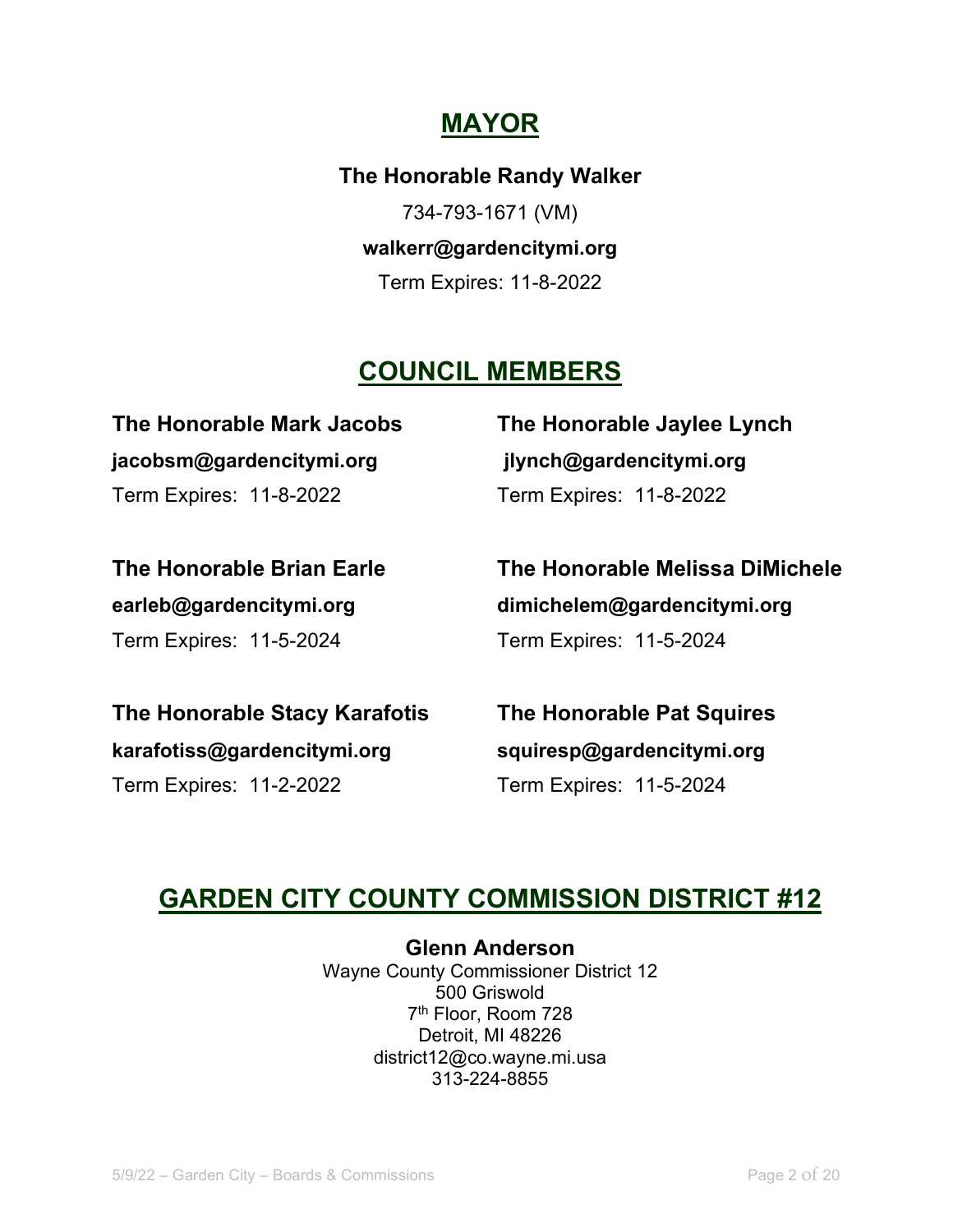#### **GARDEN CITY STATE SENATORIAL DISTRICT #5**

State Senator **The Honorable Betty Jean Alexander - (D)** Post Office Box 30036 Tel:

Lansing, MI 48909 e-mail: senbalexander@senate.michigan.gov

#### **GARDEN CITY STATE REPRESENTATIVE DISTRICT #11**

State Representative **The Honorable Jewell Jones - (D)** N690 House Office Building Tel: 517-373-0849 P. O. Box 30014 e-mail: JewellJones@house.mi.gov Lansing, MI 48909

#### **UNITED STATES REPRESENTATIVE - CONGRESSIONAL DIST. #13**

U. S. State Representative **The Honorable Rashida Tlaib - (D)** 1628 Longworth H.O.B. Tel: 202-225-5126

Washington, DC 20515 email: Rashida@mail.house.gov

#### **Downriver Service Center:**

 10600 West Jefferson Street Tel: 313-203-7540 River Rouge, MI 48218

#### **UNITED STATES SENATE**

#### **The Honorable Gary Peters - (D)**

U. S. Senate Hart Senate Office Building, Suite 724 Tel: 202-224-6221 Washington, DC 20510 email: peters.senate.gov  **District Office Detroit:** 

 477 Michigan Avenue, Suite 1837 Tel: 313-226-6020 Detroit, MI 48226

## **The Honorable Debbie Stabenow - (D)**

731 Hart Senate Office Building e-mail: stabenow.senate.gov Washington, DC 20510  **Southeast Michigan Office:**  219 Griswold Street, Suite 700 Tel: 313 961-4330 Detroit, MI 48226

Tel: 202-224-4822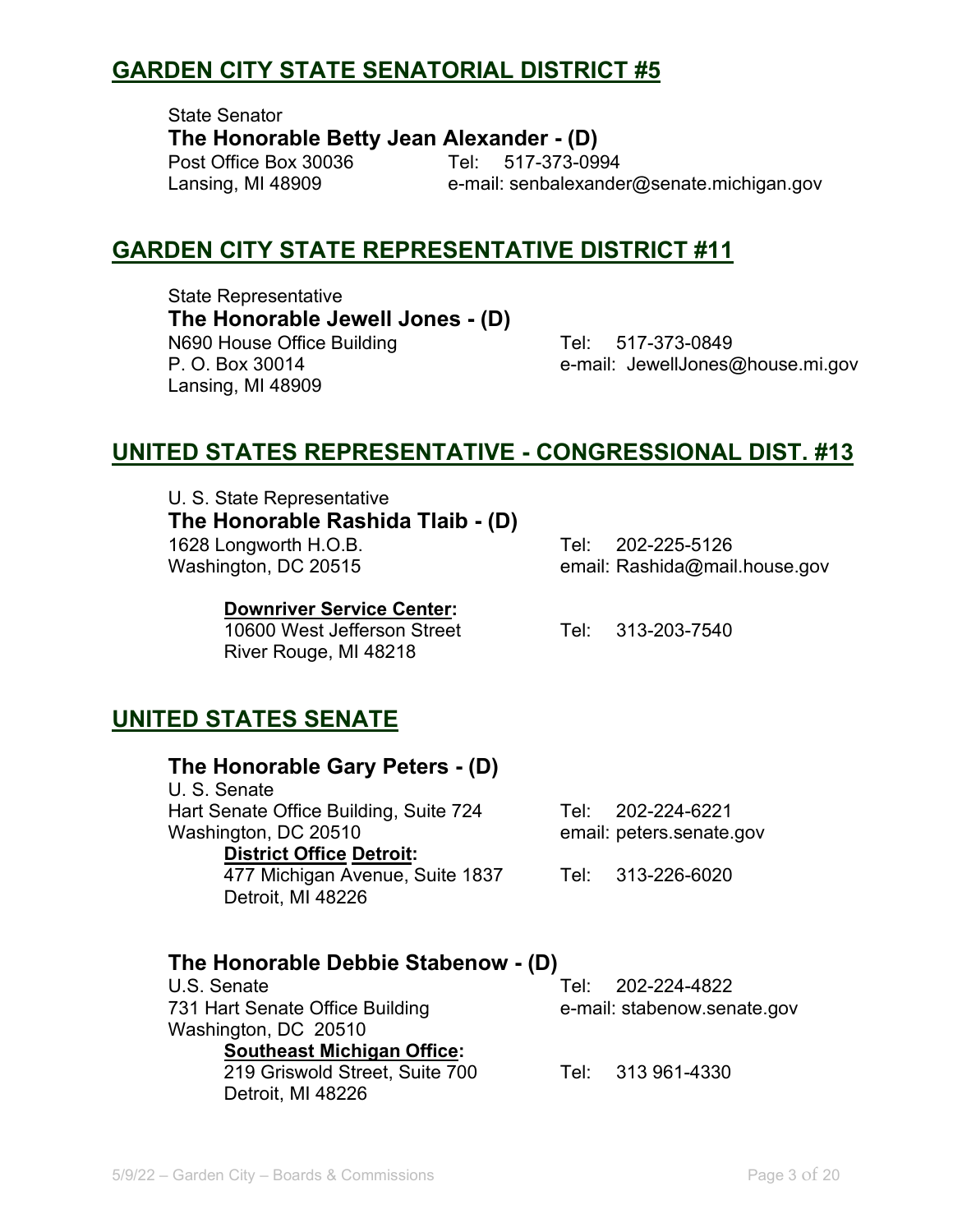

**GOVERNOR:**

**THE WHITE HOUSE** 

 **President Joseph Biden**  email: president@whitehouse.gov

#### **Vice President Kamala Harris**

email: vice-president@whitehouse.gov

| The White House          | Comments:    | 202 456-1111 |
|--------------------------|--------------|--------------|
| 1600 Pennsylvania Ave NW | Switchboard: | 202 456-1414 |
| Washington, DC 20500     |              |              |

#### **Governor Gretchen Whitmer** Tel: 517 373-3400

P.O. Box 30013 Lansing, MI 48909 website: www.michigan.gov/gov

#### **LT GOVERNOR: LT. Governor Garlin Gilchrist II**

#### **MICHIGAN ATTORNEY GENERAL**:

Lansing, MI 48909

**Detroit Office:**

#### **Dana Nessel, Attorney General Tel: 517 373-1110** G. Mennen Williams Bldg. 7<sup>th</sup> Floor

525 W. Ottawa St **Example 20 Finalli** miag@michigan.gov P.O. Box 30212 website: www.michigan.gov/ag

Cadillac Place,  $10^{th}$  Floor Tel:  $313\,456-0240$ 

 3030 W. Grand Blvd., Suite 10-200 Detroit, MI 48202 email: miag@michigan.gov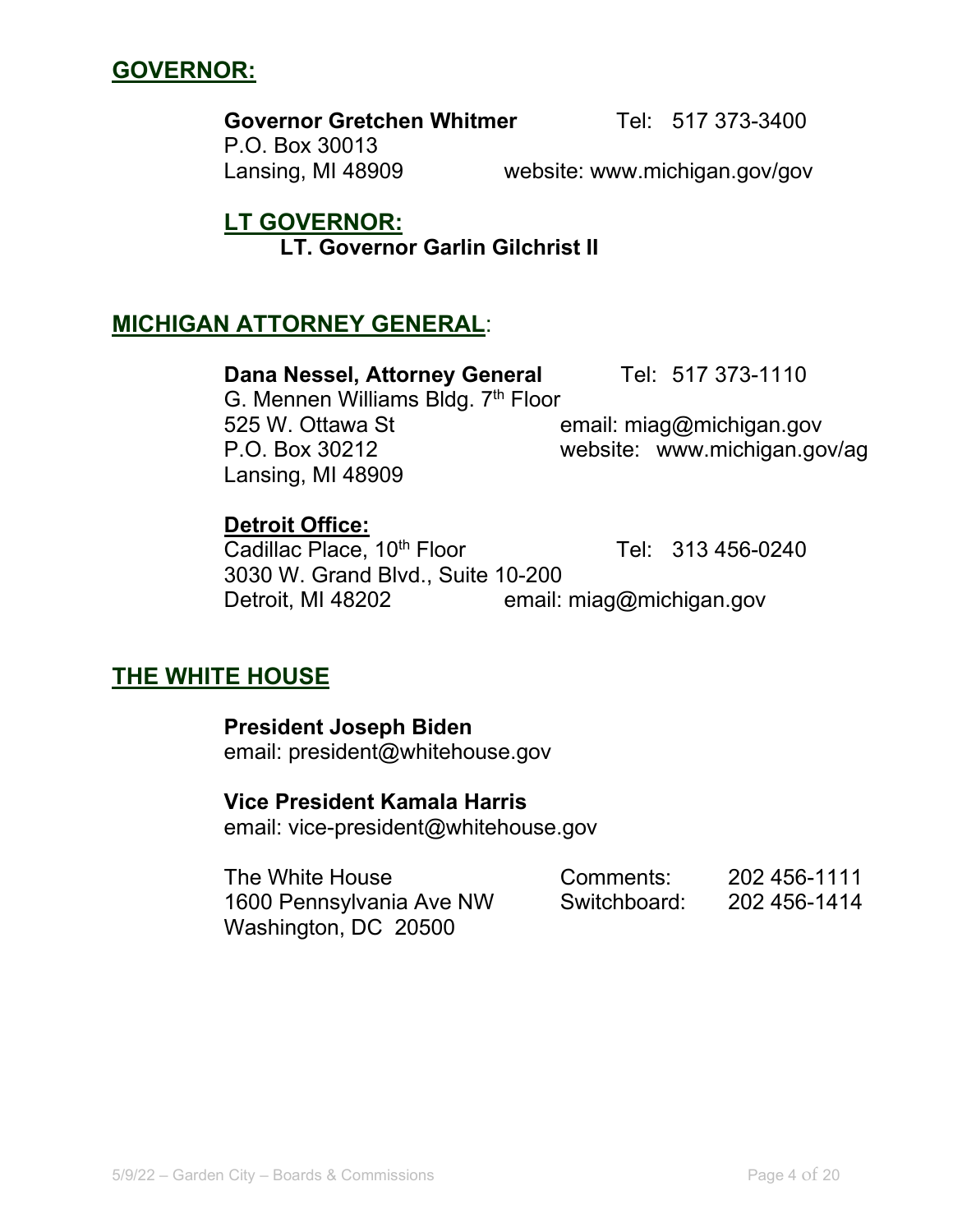## **ADMINISTRATIVE**

| City Manager:<br><b>Doc Dougherty</b>                    | 734-793-1660 |
|----------------------------------------------------------|--------------|
| City Clerk:<br><b>Matthew K. Miller, AICP</b>            | 734-793-1620 |
| <b>City Treasurer:</b><br><b>Brian J. Marciniak, CPA</b> | 734-793-1605 |
| Human Resources Director:<br><b>Martha Griggs</b>        | 734-793-1660 |

#### **FIRE DEPARTMENT**

**Cathy Harman**, Fire Chief 734-793-1780

## **POLICE DEPARTMENT**

**Timothy Gibbons**, Police Chief 734-793-1730

## **PLANNING & ZONING ADMINISTRATOR**

**Matthew K. Miller, AICP**, Clerk *AICP - American Institute of Certified Planners* 734-793-1620

*Consultant:* **Mario Ortega, AICP, McKenna & Associates** 248-596-0920

## **BUILDING DEPARTMENT**

**Matthew K. Miller AICP**, Clerk 734-793-1620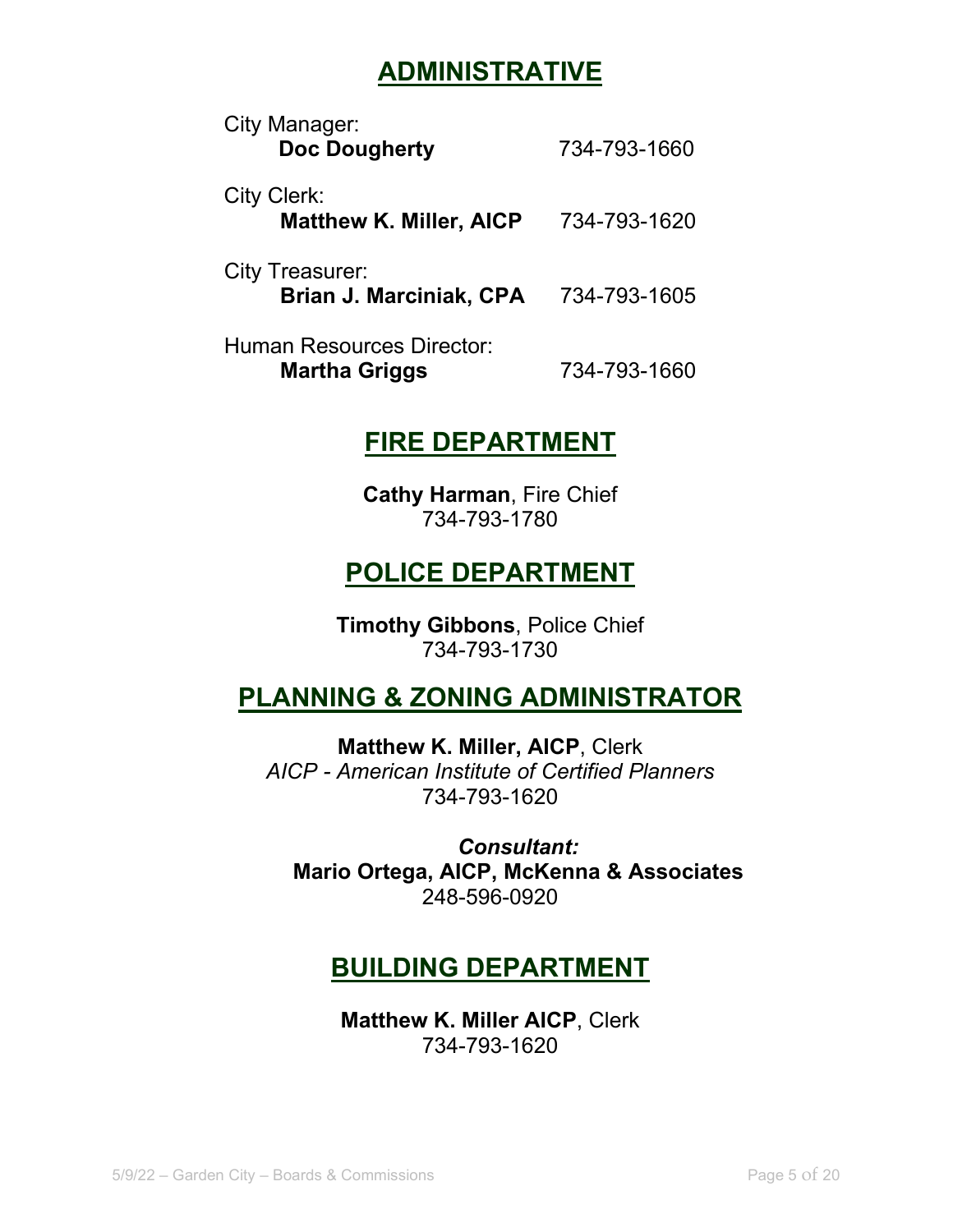#### **DEPARTMENT OF PUBLIC WORKS**

31800 Beechwood - 734-793-1800

Director: **Brad Ohman** DPW Supervisor: **Steve Michalak**

## **PARKS & RECREATION DEPARTMENT**

*Ice Arena* 200 Log Cabin Road - 734-793-1882

*Maplewood Community Center* 31735 Maplewood - 734-793-1850

Director: **Bradley Chiasson**

## **DOWNTOWN DEVELOPMENT AUTHORITY**

29213 Ford Road - 734-261-2830 Exective Director: **Kim Dold**

## **GARDEN CITY LIBRARY**

31735 Maplewood - 734-793-1830 Director: **James Lenze**

## **21st DISTRICT COURT**

6000 Middlebelt Road – 734-793-1680

Judge: **The Honorable Richard L. Hammer, Jr.** *Richard L. Hammer, Jr. has served on the court since 1990*

Court Administrator: **Kristin Remer**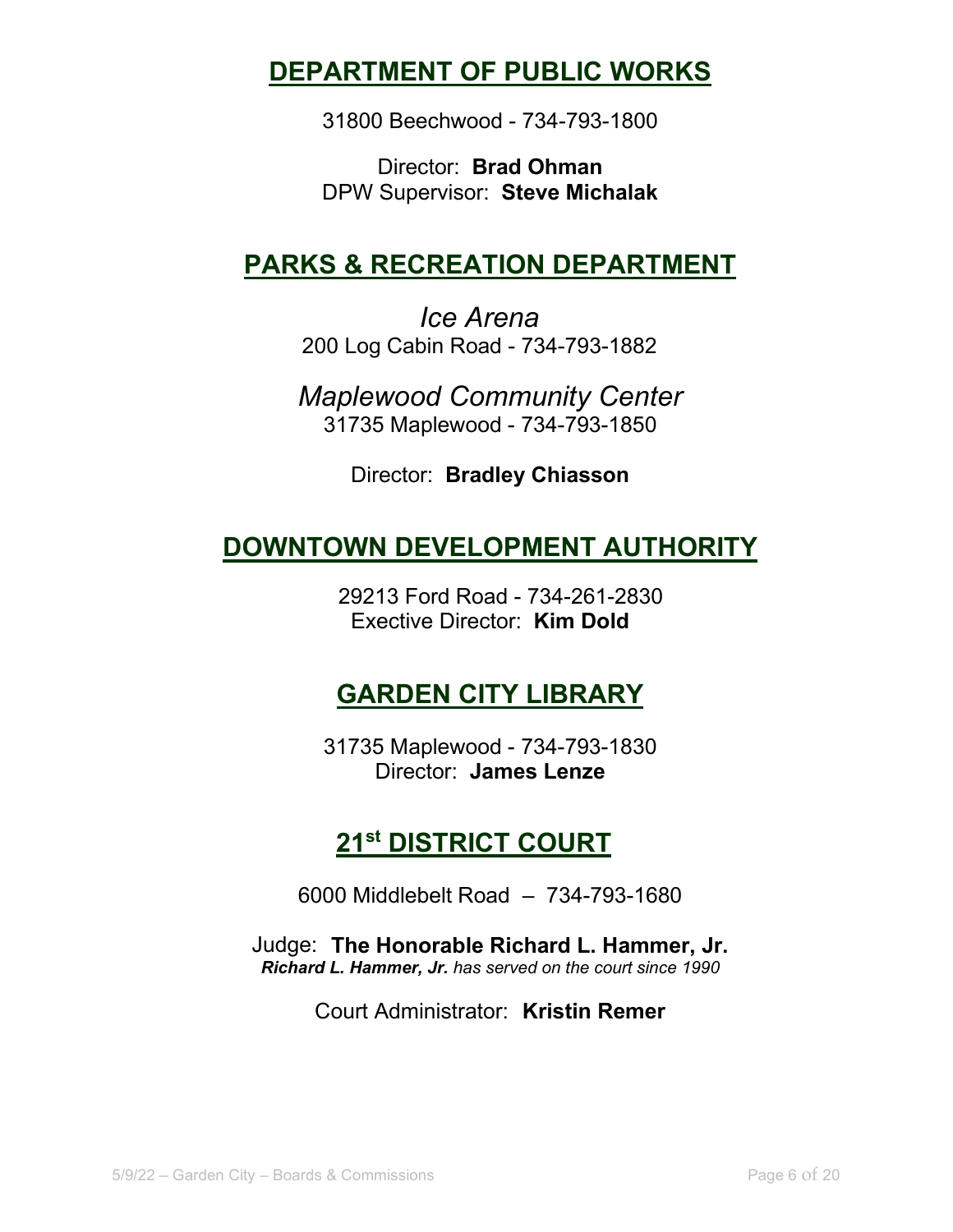## **CITY AUDITORS**

Plante & Moran 734-302-6901 **Dave Helisek** 350 S Main Street, #200 Ann Arbor, MI 48104

#### **ENGINEERING CONSULTANTS**

Hennessey Engineers, Inc. 734-759-0451 **Alan Cruz** 13500 Reek Road Southgate, MI 48195

#### **PLANNING CONSULTANTS**

McKenna & Associates 248-596-0920 **Mario Ortega, AICP**  236 E. Main Street, Suite 105 Northville, MI 48167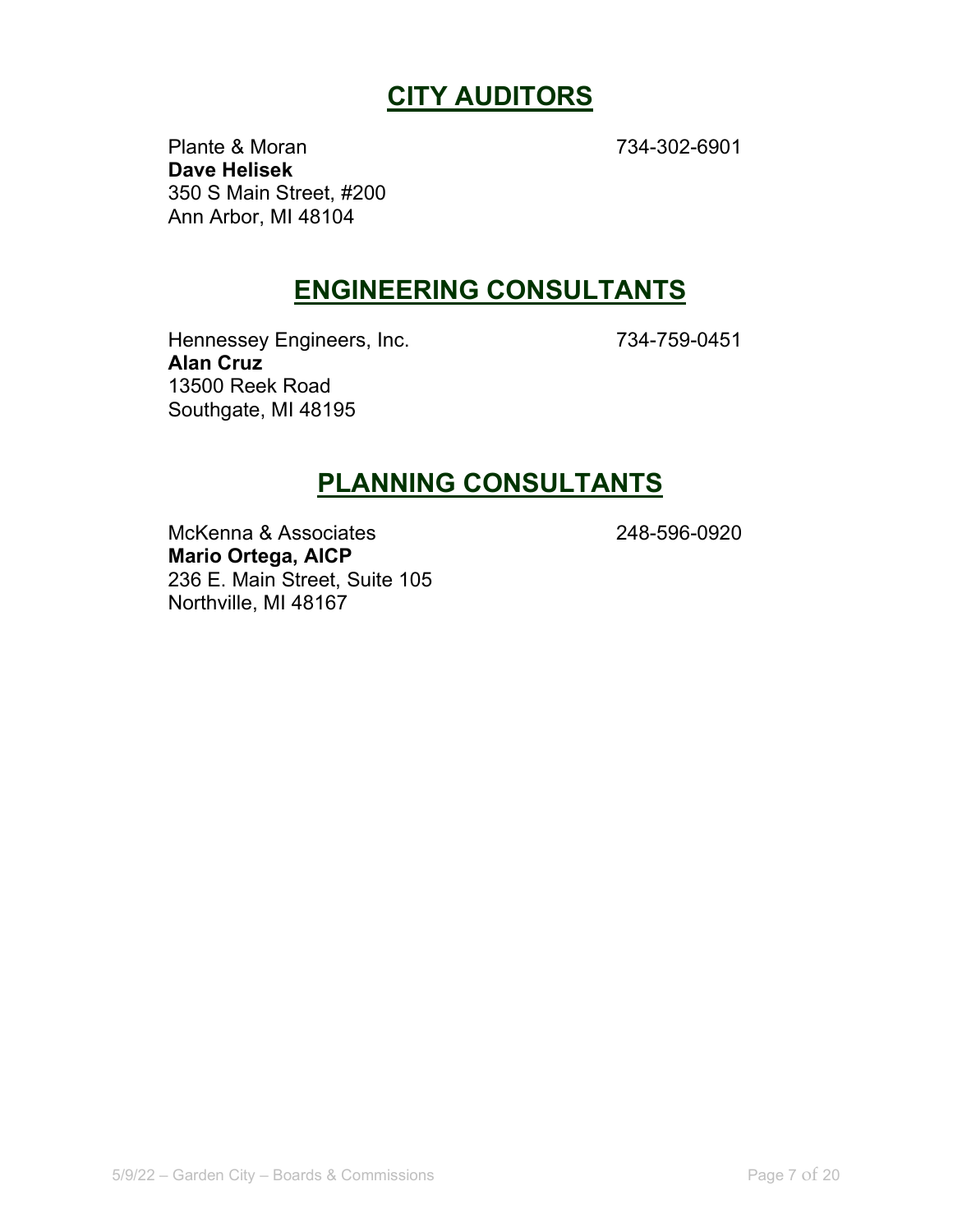## **BOARD OF REVIEW**

(3 Year Terms – 6 Members)

|                                     | <b>APPOINTED</b> | <b>TERM EXPIRES</b> |
|-------------------------------------|------------------|---------------------|
| <b>Ken Hines</b>                    | $1 - 24 - 11$    | 12-31-22            |
| <b>Ronald Showalter</b>             | $01 - 24 - 11$   | $12 - 31 - 22$      |
| <b>Vacant</b>                       | $2 - 22 - 21$    | $12 - 31 - 23$      |
| <b>Ruth Short</b>                   | 12-19-11         | $12 - 31 - 23$      |
| <b>John Segasser</b>                | $1 - 25 - 10$    | $12 - 31 - 24$      |
| <b>Mark Hammar</b>                  | $1 - 25 - 10$    | $12 - 31 - 24$      |
| <b>Priscilla Steenburg</b><br>(alt) | $3 - 8 - 21$     | $12 - 31 - 23$      |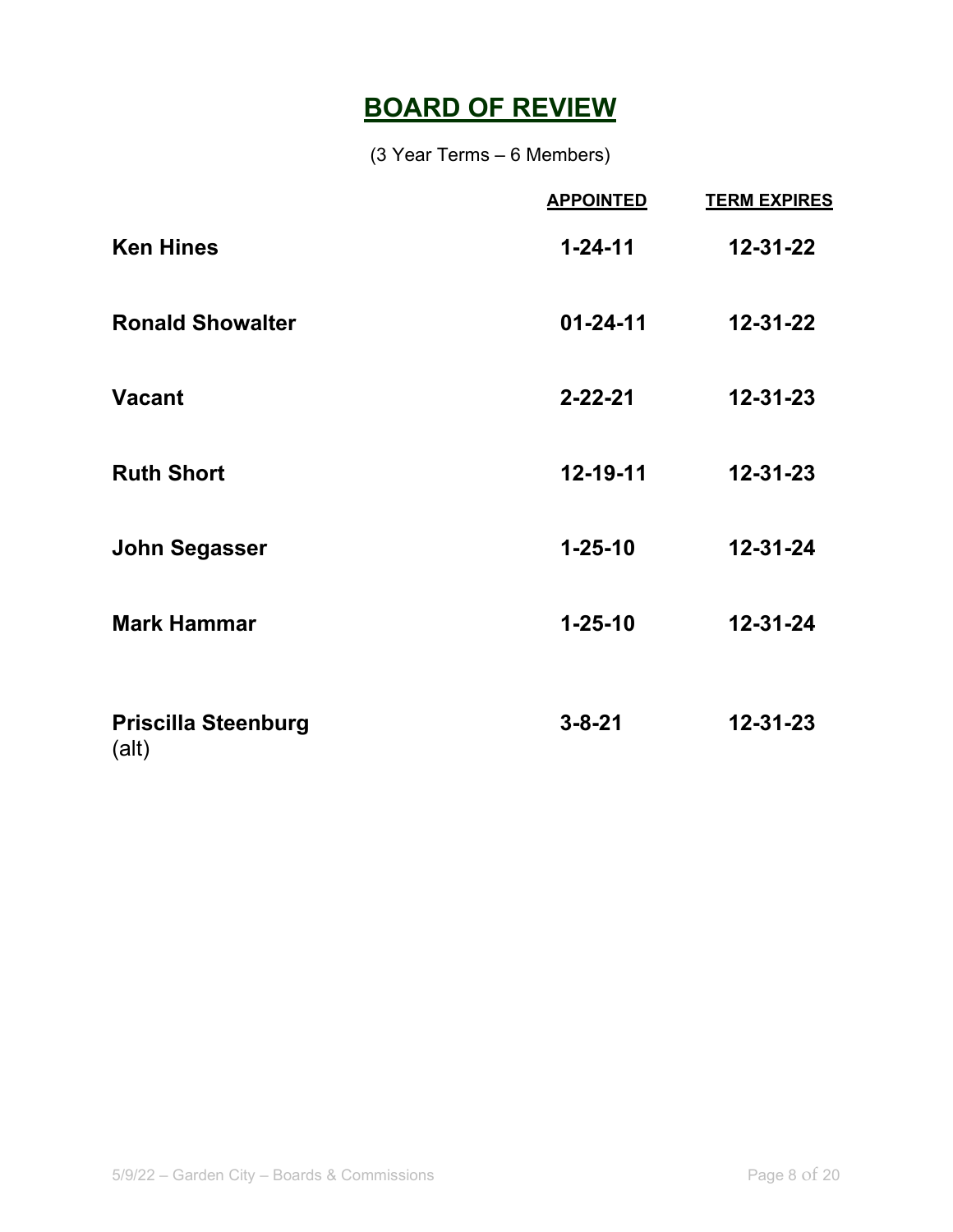## **CIVIL SERVICE COMMISSION**

(3 Members - 6 Year Terms) One Appointed/Two Elected

|                                            | <b>APPOINTED</b> | <b>TERM EXPIRES</b> |
|--------------------------------------------|------------------|---------------------|
| <b>Doris Williams</b><br>(elected 2021)    | $2 - 4 - 21$     | $2 - 28 - 27$       |
| <b>Sammy Morrison</b><br>(re-elected 2019) | $1 - 07 - 13$    | 12-31-24            |
| <b>Wayne Parker</b><br>(re-appointed 2019) | $1 - 13 - 14$    | $12 - 31 - 24$      |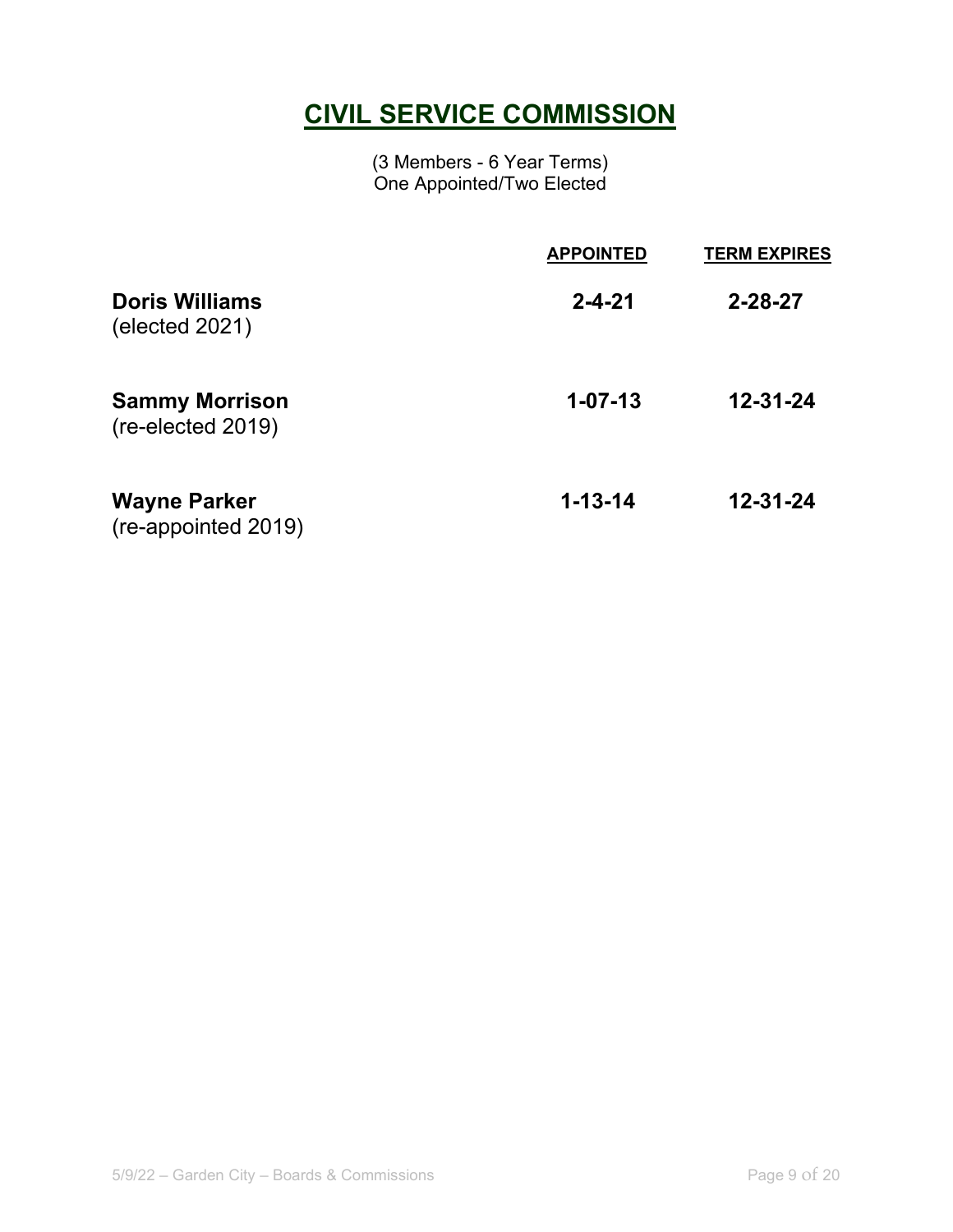## **COMMISSION ON AGING**

(3 Year Terms – 9 Members)

|                                                  | <b>APPOINTED</b> | <b>TERM EXPIRES</b> |
|--------------------------------------------------|------------------|---------------------|
| <b>Dawn Corey</b><br>(re-appointed 11-22-21)     | $10-19-18$       | $12 - 31 - 24$      |
| <b>Kerry Partin</b><br>(re-appointed 11-22-21)   | $2 - 25 - 13$    | $12 - 31 - 24$      |
| <b>Dianna Mifsud</b>                             | $4 - 11 - 22$    | $12 - 31 - 24$      |
| <b>Kathy Ward</b><br>(re-appointed 11-22-21)     | $1 - 8 - 18$     | $12 - 31 - 24$      |
| <b>Richard Tripp</b><br>(re-appointed 11-22-21)  | 12-19-11         | $12 - 31 - 24$      |
| <b>Michael Jones</b><br>(re-appointed 3-25-19)   | $8 - 13 - 12$    | $12 - 31 - 22$      |
| <b>Vacant</b>                                    |                  | $12 - 31 - 22$      |
| <b>Norah Fix</b><br>(re-appointed 3-25-19)       | $8 - 13 - 12$    | 12-31-22            |
| <b>Sharon Hassett</b><br>(re-appointed 11-22-21) | $2 - 6 - 12$     | 12-31-24            |

The Commission on Aging meets the 2<sup>nd</sup> Wednesday of each month at the Community Center at 9:15 a.m.

#### **Council Liaison – Pat Squires**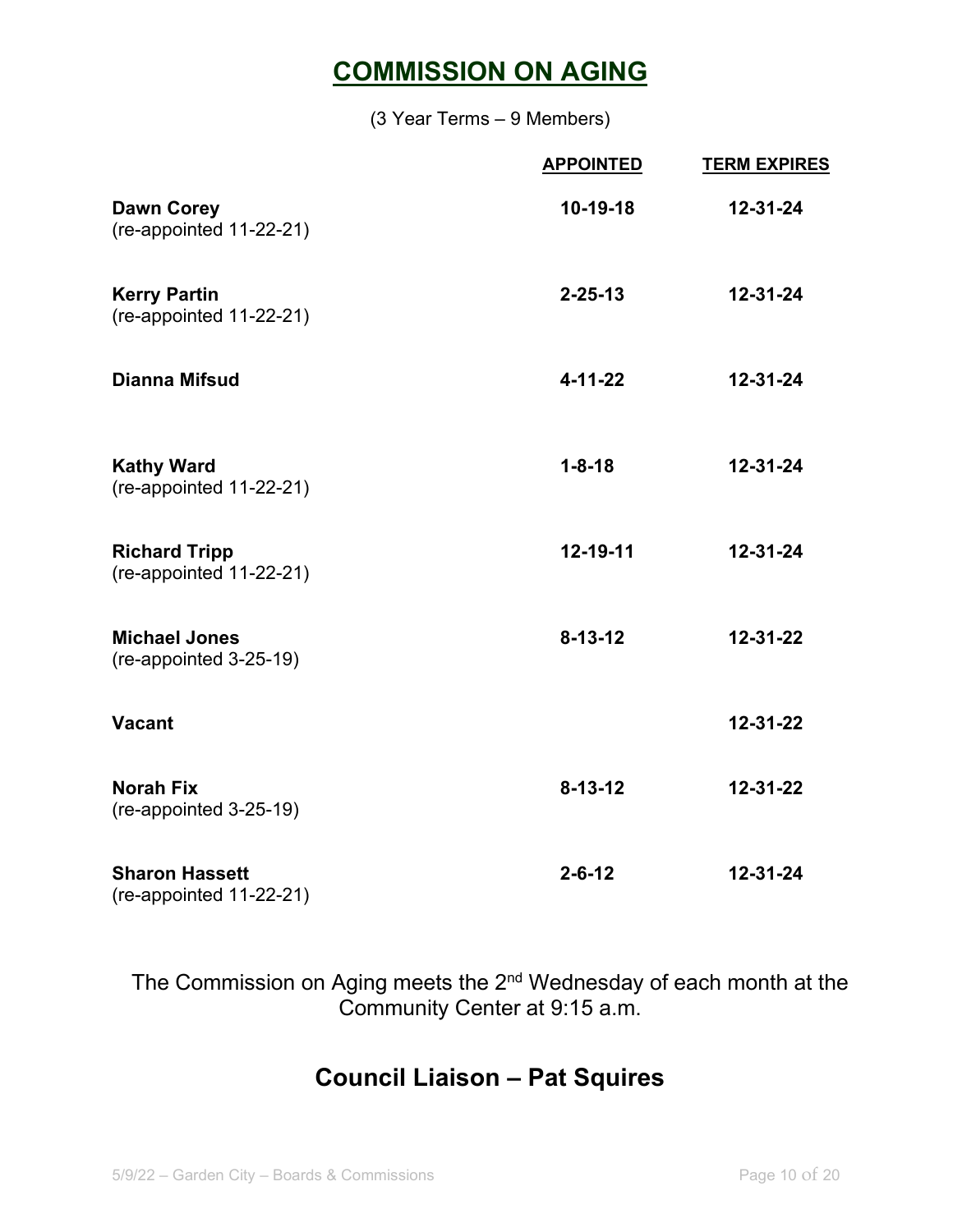## **DDA BOARD OF TRUSTEES**

29213 Ford Road, Garden City, MI 48135 (4 Year Terms – Mayor (CEO), plus 10 Members)

#### **§ 33.167 BOARD OF TRUSTEES.**

 *(A) The Authority shall be under the supervision and control of a Board of Trustees consisting of the Chief Executive Officer of the city and 10 members as provided by Act 197 of 1975, as amended, being M.C.L.A. 125.1654. The members shall be appointed by the Chief Executive Officer subject to approval by the Council.*

 *(B) Six members shall be persons having an interest in property located in the downtown district. Not less than one of the members shall be a resident of the downtown district, if the downtown district has 100 or more persons residing within it...* 

|                                                                                    | <b>APPOINTED</b> | <b>TERM EXPIRES</b> |
|------------------------------------------------------------------------------------|------------------|---------------------|
| <b>Mayor Randy Walker, CEO</b>                                                     | $11 - 4 - 11$    | $11 - 2 - 22$       |
| <b>Trustees with DDA Interest</b><br>Vacant (Cowan)<br>(replace??????????)         | $11-22-21$       | 12-31-24            |
| <b>Vacant (Karafotis)</b>                                                          | $2 - 22 - 21$    | 12-31-25            |
| John Prosch, Chairman<br>(reappointed 7-23-18)                                     | $8 - 16 - 04$    | 4-30-22             |
| <b>John Fleming, Secretary</b><br>(re-appointed 3-25-19)                           | $9 - 12 - 11$    | 12-31-23            |
| <b>Alex Beydoun</b>                                                                | $5 - 4 - 20$     | 4-30-24             |
| <b>Charlotte Lawrie-Cabanaw</b>                                                    | $11 - 22 - 21$   | 12-31-25            |
| <b>Trustees at Large</b><br>John Santeiu, Jr.,<br>(re-appointed 5-4-20)            | $3 - 29 - 04$    | $3 - 31 - 24$       |
| <b>Kevin Kramis</b>                                                                | $7 - 09 - 18$    | 4-30-22             |
| <b>Malik Hider</b>                                                                 | $11 - 25 - 19$   | 04-30-22            |
| <b>Trustees with DDA residence</b><br>Penelope Hope Klei<br>(re-appointed 3-25-19) | 4-06-09          | $12 - 31 - 23$      |

Council Liaisons – Councilmember Mark Jacobs

#### **The Board meets the 3rd Tuesday of the month at 8:30 a.m. on odd months, and at 5:00 on even months.**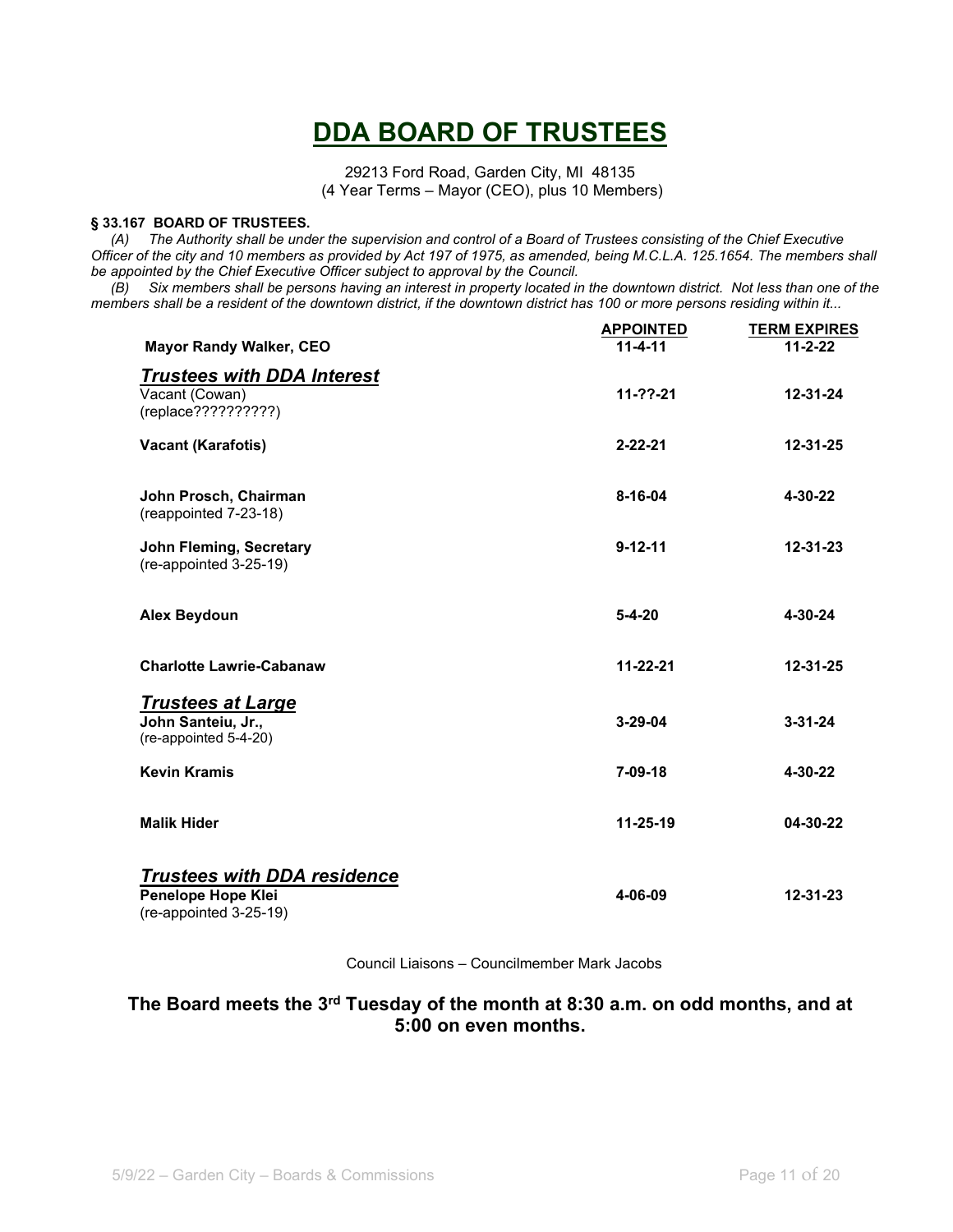#### **ELECTED OFFICIALS' COMPENSATION COMMISSION**

Meets in the odd years (1-7 Year Terms - 7 Members)

|                                                                                        | <b>APPOINTED</b> | <b>TERM EXPIRES</b> |
|----------------------------------------------------------------------------------------|------------------|---------------------|
| <b>Jeff Wiesner</b>                                                                    | 11-25-19         | $9 - 30 - 26$       |
| <b>Kurt Tingstad</b><br>(reappointed 10-19-20)                                         | $2 - 25 - 19$    | $9 - 30 - 27$       |
| <b>William Tierney</b>                                                                 | $2 - 25 - 19$    | $9 - 30 - 28$       |
| <b>George Joseph Doutre</b>                                                            | $2 - 25 - 19$    | $9 - 30 - 22$       |
| <b>Joe Bandy</b><br>(finishing the term of Mike Collard<br>Appointed 10-19-20)         | $2 - 25 - 19$    | $9 - 30 - 23$       |
| Kathleen Iwinski                                                                       | $2 - 25 - 19$    | $9 - 30 - 24$       |
| <b>Vicki Cochrane</b><br>(finishing the term of Rebecca Markoni<br>Appointed 2-25-19)) | $5 - 4 - 20$     | $9 - 30 - 25$       |

#### **The Elected Officials' Compensation Commission meets every other year.**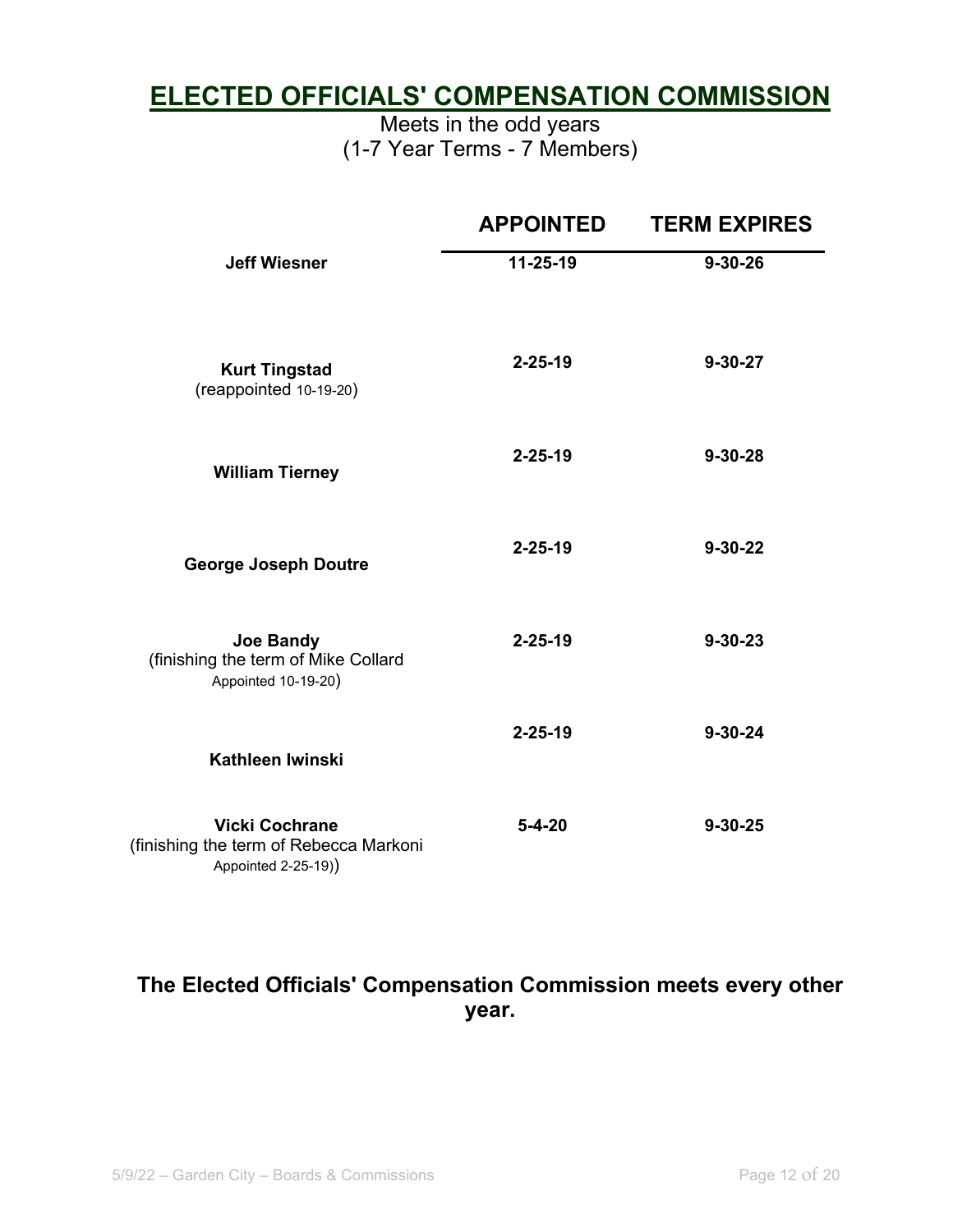## **HISTORICAL COMMISSION**

(3 Year Terms – 7 Members)

|                                                    | <b>APPOINTED</b> | <b>TERM EXPIRES</b> |
|----------------------------------------------------|------------------|---------------------|
| <b>Charles Skinner</b><br>(re-appointed 5-4-20)    | $3 - 31 - 03$    | $12 - 31 - 23$      |
| <b>Marshall Hill</b><br>(re-appointed 5-4-20)      | $1 - 23 - 17$    | $12 - 31 - 23$      |
| <b>Mike Lawrence</b><br>(re-appointed 5-4-20)      | $1 - 27 - 14$    | $12 - 31 - 23$      |
| <b>William Brooks</b><br>(re-appointed 5-4-20)     | $3 - 29 - 04$    | $12 - 31 - 23$      |
| <b>Rose Marie Freeman</b><br>(re-appointed 5-4-20) | $1 - 27 - 14$    | $12 - 31 - 23$      |
| John (Jack) Kerstetter<br>(re-appointed 5-4-20)    | $4 - 22 - 02$    | 12-31-23            |
| <b>Pat McKarge</b>                                 | $5 - 4 - 20$     | 12-31-23            |

#### **The Historical Commission meets as needed at the Henry Ruff / Burger Center**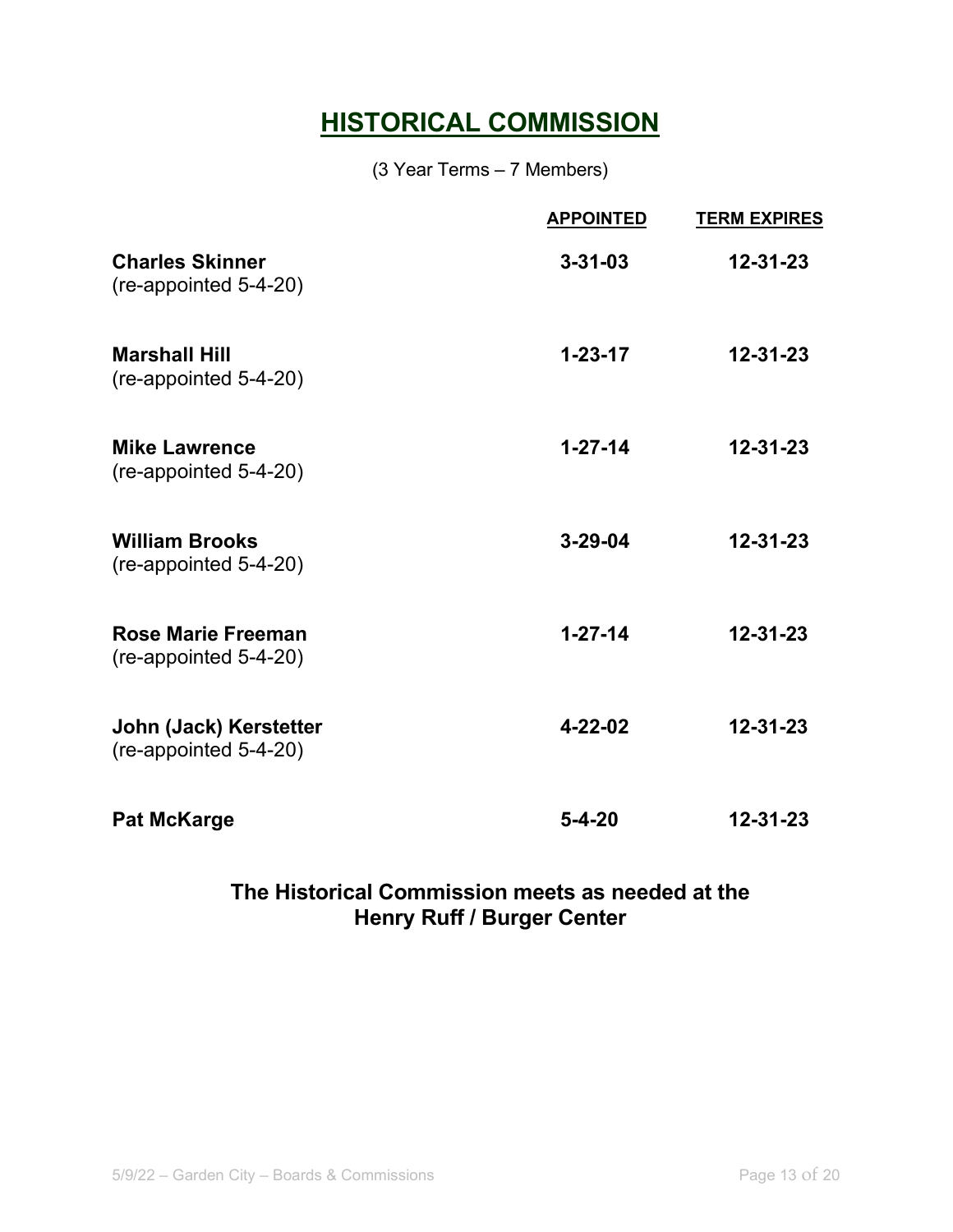## **LIBRARY BOARD**

(6 Members *elected* to 6-year terms at large)

|                                                                      | <b>ELECTED</b> | <b>TERM EXPIRES</b> |
|----------------------------------------------------------------------|----------------|---------------------|
| Lynn M. Cox (Sec'y as 11/9/21)<br>(appointed by Board 8/11/15)<br>+1 | $11 - 7 - 17$  | 11-2024             |
| <b>Janet Smith</b><br>$(re-elected 11/2017)$<br>$+1$                 | $11 - 4 - 13$  | 11-2024             |
| <b>Nancy Bailey</b><br>$(6+1)$ year term)                            | $11 - 4 - 13$  | 11-9-2026           |
| W. Paul Werhane (VP as of 11/9/21)<br>$(6+1)$ year term)             | $11 - 3 - 15$  | 11-9-2026           |
| Andrew McMechan (President as of 11/9/21)<br>(6 year term)<br>$+1$   | $11 - 3 - 15$  | 11-2022             |
| <b>Millie Tyszkiewicz</b><br>(6 year term)<br>+1                     | $11 - 3 - 15$  | 11-2022             |

#### **The Library Board meets the 2nd Tuesday of each month, 7:00 p.m. in the Library, 31735 Maplewood**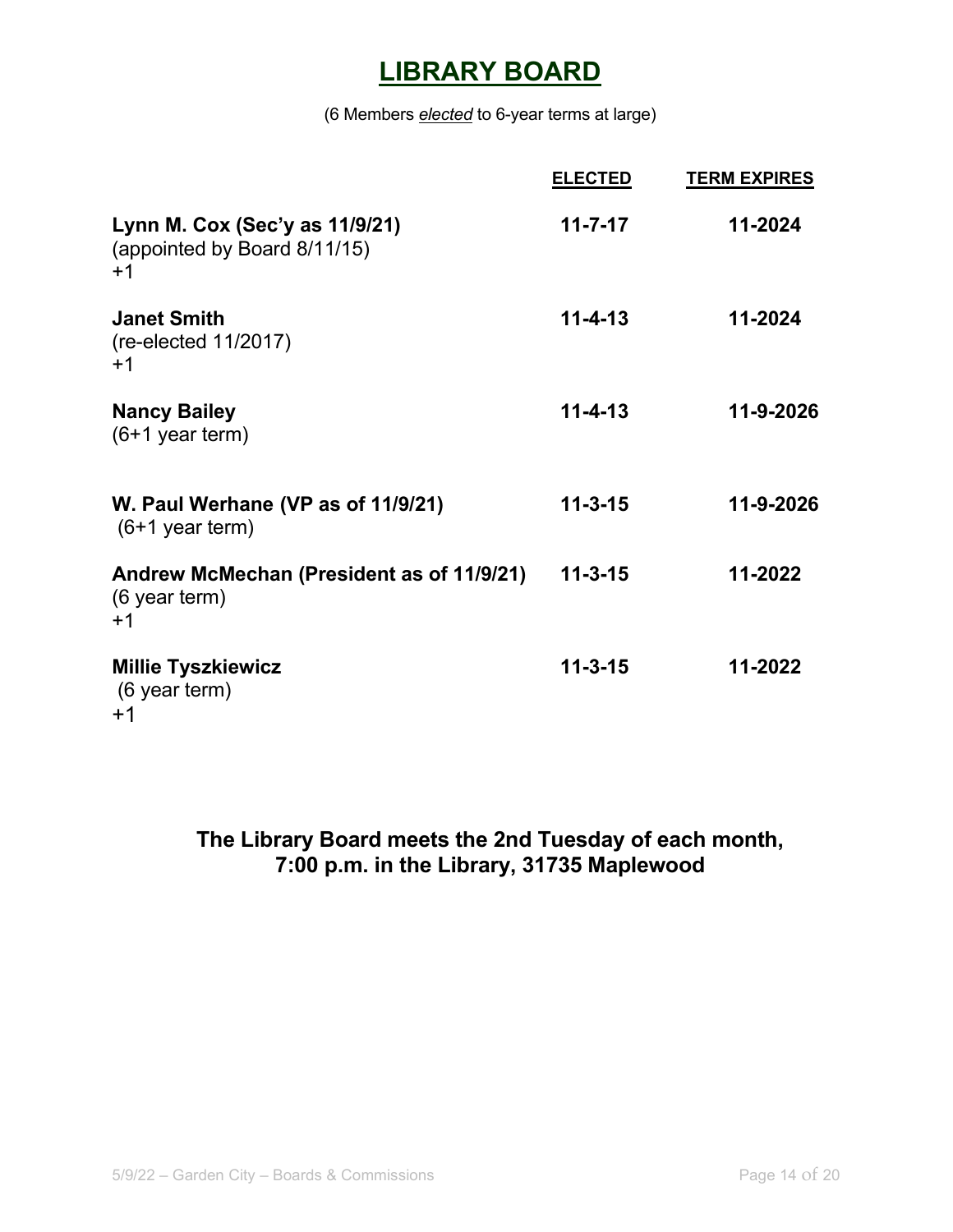## **PLANNING COMMISSION**

(7 Members – 3 Year Terms)

|                                                           | <b>APPOINTED</b> | <b>TERM EXPIRES</b> |
|-----------------------------------------------------------|------------------|---------------------|
| *Fred May (and ZBA), Chairperson<br>(re-appointed 5-4-20) | $2 - 14 - 11$    | $12 - 31 - 23$      |
| <b>Diane Kaledas</b><br>(re-appointed 3-8-21)             | $3 - 19 - 18$    | $12 - 31 - 24$      |
| <b>Michael Steenburg</b><br>(re-appointed 3-8-21)         | $5 - 21 - 12$    | $12 - 31 - 24$      |
| <b>Frank King</b><br>(appointed $7-26-21$ )               | $7 - 26 - 21$    | $12 - 31 - 23$      |
| <b>Randall Metivier</b><br>(re-appointed 5-4-20)          | $11 - 25 - 19$   | $12 - 31 - 23$      |
| <b>Eric Turnbull</b><br>(re-appointed 5-4-20)             | $4 - 12 - 10$    | $12 - 31 - 23$      |
| <b>Eric Walls</b><br>$(re-appointed 3-25-19)$             | $1 - 08 - 18$    | $12 - 31 - 22$      |

**Planning Commission Meeting is held the 2nd Thursday of each month, at 6:30 p.m.**

**Council Liaison – Mayor Randy Walker** 

\* In a city or village, 1 of the regular members of the Zoning Board of Appeals may be a member of the Zoning Commission, or of the Planning Commission if the Planning Commission is functioning as the Zoning Commission, unless the legislative body acts as the Zoning Board of Appeals under subsection (2).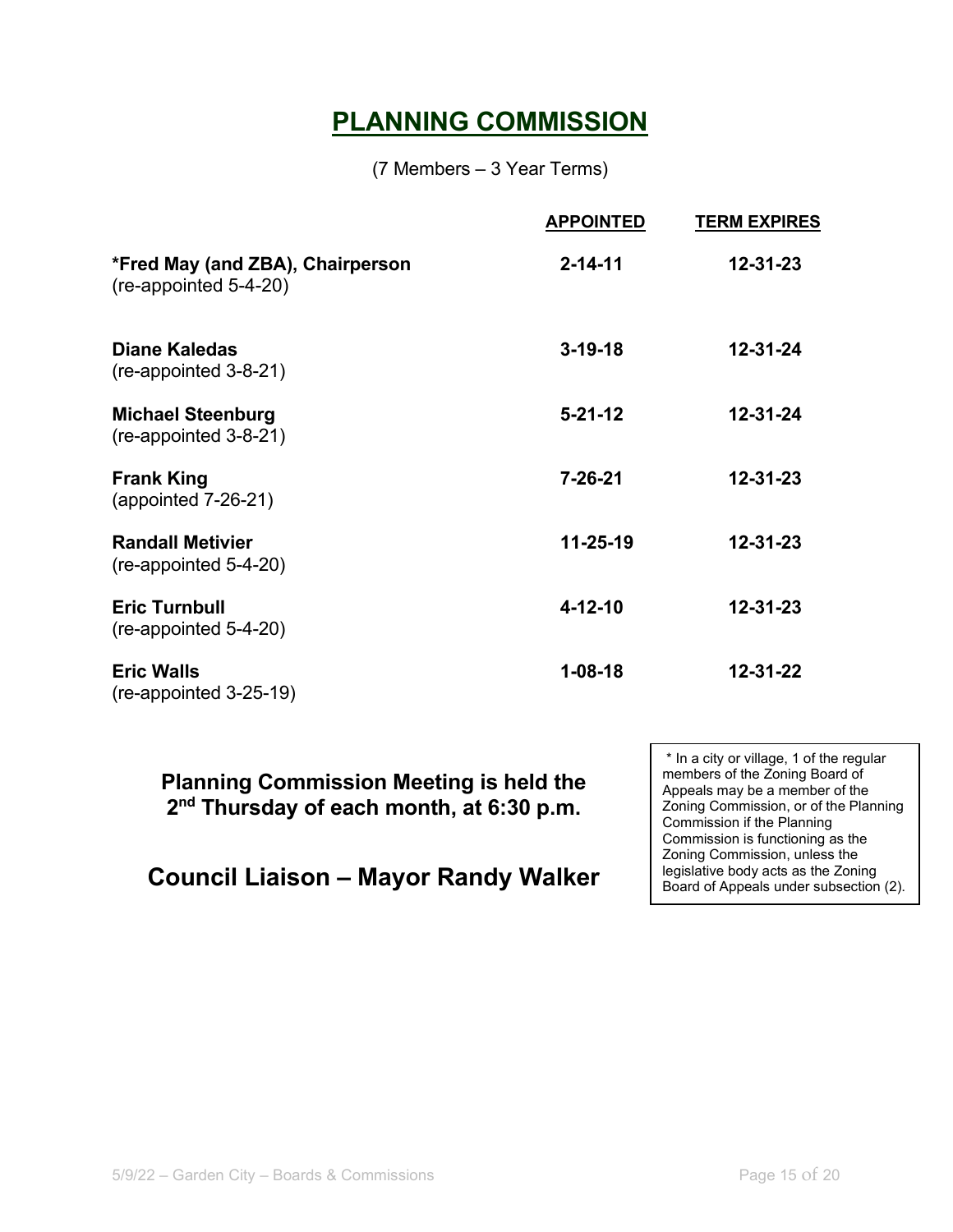## **PROPERTY MAINTENANCE BOARD OF APPEALS**

(3 Member – 3 Year Terms)

|                          | <b>APPOINTED</b> | <b>TERM EXPIRES</b> |
|--------------------------|------------------|---------------------|
| <b>Garry Sommerville</b> | $5 - 3 - 21$     | $12 - 31 - 23$      |
|                          |                  |                     |
|                          |                  |                     |
| <b>Ryan Houle</b>        | $6 - 7 - 21$     | $12 - 31 - 24$      |
|                          |                  |                     |
| <b>Bud Avery</b>         | $7 - 12 - 21$    | $12 - 31 - 22$      |
|                          |                  |                     |

**The Property Maintenance Board of Appeals meets as needed with 18 hour public notice**

#### **Council Liaison – Brian Earle, Councilmember**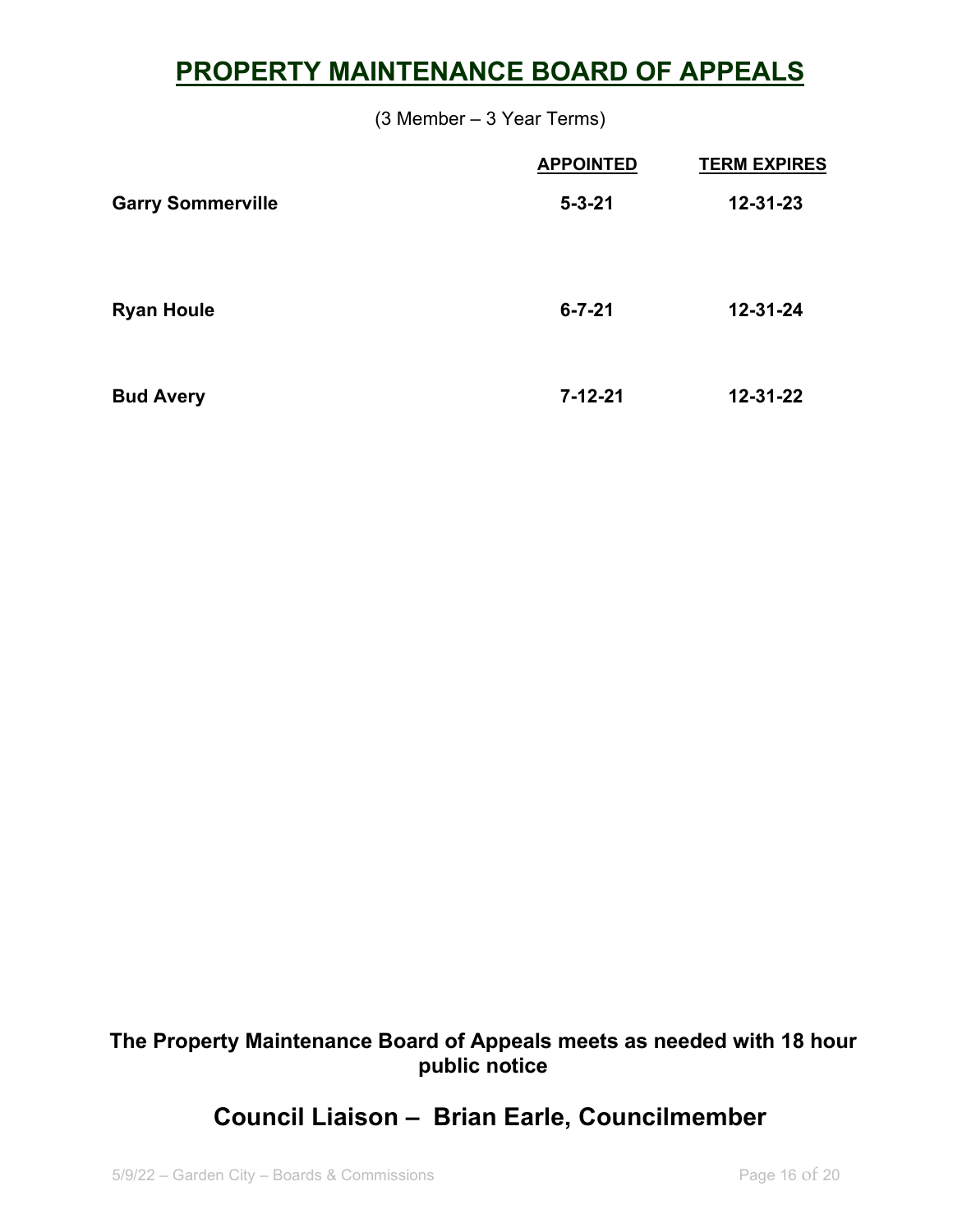## **PARKS & RECREATION COMMISSION**

(9 Member – 3 Year Terms)

|                                                     | <b>APPOINTED</b> | <b>TERM EXPIRES</b> |
|-----------------------------------------------------|------------------|---------------------|
| <b>Suzanne McFadden</b><br>(re-appointed 3-25-19)   | $4 - 4 - 16$     | $12 - 31 - 22$      |
| Dennis Kapelanski<br>(re-appointed 3-25-19)         | $4 - 12 - 10$    | $12 - 31 - 22$      |
| <b>John Jones</b><br>(re-appointed 5-4-20)          | $2 - 14 - 11$    | $12 - 31 - 23$      |
| <b>Vacant</b>                                       |                  | $12 - 31 - 23$      |
| <b>Damita Dubose</b><br>(fill term of K. Deron)     | $11 - 22 - 21$   | $12 - 31 - 24$      |
| <b>Kate Smith</b><br>(re-appointed 11-22-21)        | 10-26-15         | $12 - 31 - 24$      |
| <b>Dennis Allison</b>                               | $5 - 9 - 22$     | $12 - 31 - 24$      |
| <b>Robert Smith</b><br>(re-appointed 7-6-20)        | $11 - 18 - 13$   | $12 - 31 - 23$      |
| <b>Jennifer McConnell</b><br>(replaced P. Matthews) | $8 - 19 - 19$    | $12 - 31 - 22$      |

**The Recreation Commission meets the last Tuesday of each month, at the Garden City City Hall at 6:30 p.m.** 

#### **Council Liaison – Mark Jacobs**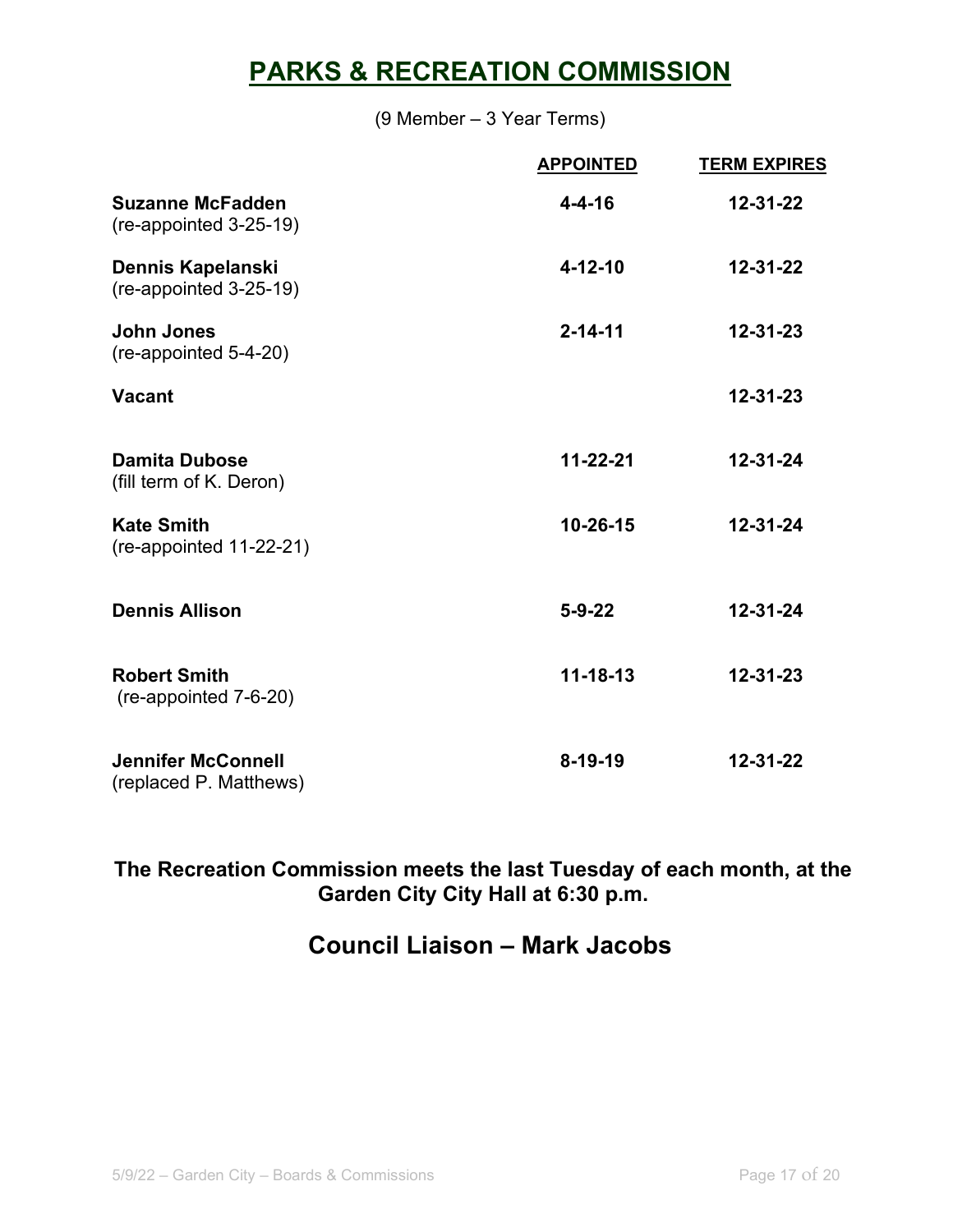| * In a city or village, 1 of the regular<br>members of the Zoning Board of<br>Appeals may be a member of the                                             | <b>ZONING BOARD OF APPEALS</b> |                     |  |
|----------------------------------------------------------------------------------------------------------------------------------------------------------|--------------------------------|---------------------|--|
| Zoning Commission or of the Planning<br>Commission if the Planning Commission<br>is functioning as the Zoning<br>Commission, unless the legislative body | (7 Members – 3 Year Terms)     |                     |  |
| acts as the Zoning Board of Appeals<br>under subsection (2).                                                                                             | <b>APPOINTED</b>               | <b>TERM EXPIRES</b> |  |
| <b>Matthew Bullock</b><br>(fill D. King unexpired term)                                                                                                  | $11 - 22 - 21$                 | $12 - 31 - 22$      |  |
| <b>Steve Smith</b>                                                                                                                                       | $7 - 6 - 20$                   | $12 - 31 - 23$      |  |
| <b>Jeff Martin</b>                                                                                                                                       | $3 - 8 - 21$                   | $12 - 31 - 24$      |  |
| <b>Morgan Price</b><br>(re-appointed 3-8-21)                                                                                                             | $5 - 21 - 12$                  | $12 - 31 - 24$      |  |
| *Fred May, Chairperson<br>(re-appointed 5-4-20)                                                                                                          | $3 - 29 - 04$                  | $12 - 31 - 23$      |  |
| <b>Tim Hickman</b>                                                                                                                                       | $5 - 18 - 20$                  | $12 - 31 - 23$      |  |
| <b>Anthony Richard</b><br>(re-appointed 5-4-20)                                                                                                          | $2 - 28 - 11$                  | $12 - 31 - 23$      |  |
|                                                                                                                                                          | (2 Alternates – 3 Year Terms)  |                     |  |
| <b>Vacant</b><br><b>Address</b><br>734-xxx-xxxx                                                                                                          | 00-00-00                       | 00-00-00            |  |
| <b>Vacant</b><br><b>Address</b><br>734-xxx-xxxx                                                                                                          | 00-00-00                       | 00-00-00            |  |

٦

## **The Board meets the 4th Wednesday at 6:30 p.m. at City Hall Council Liaison – Randy Walker, Mayor**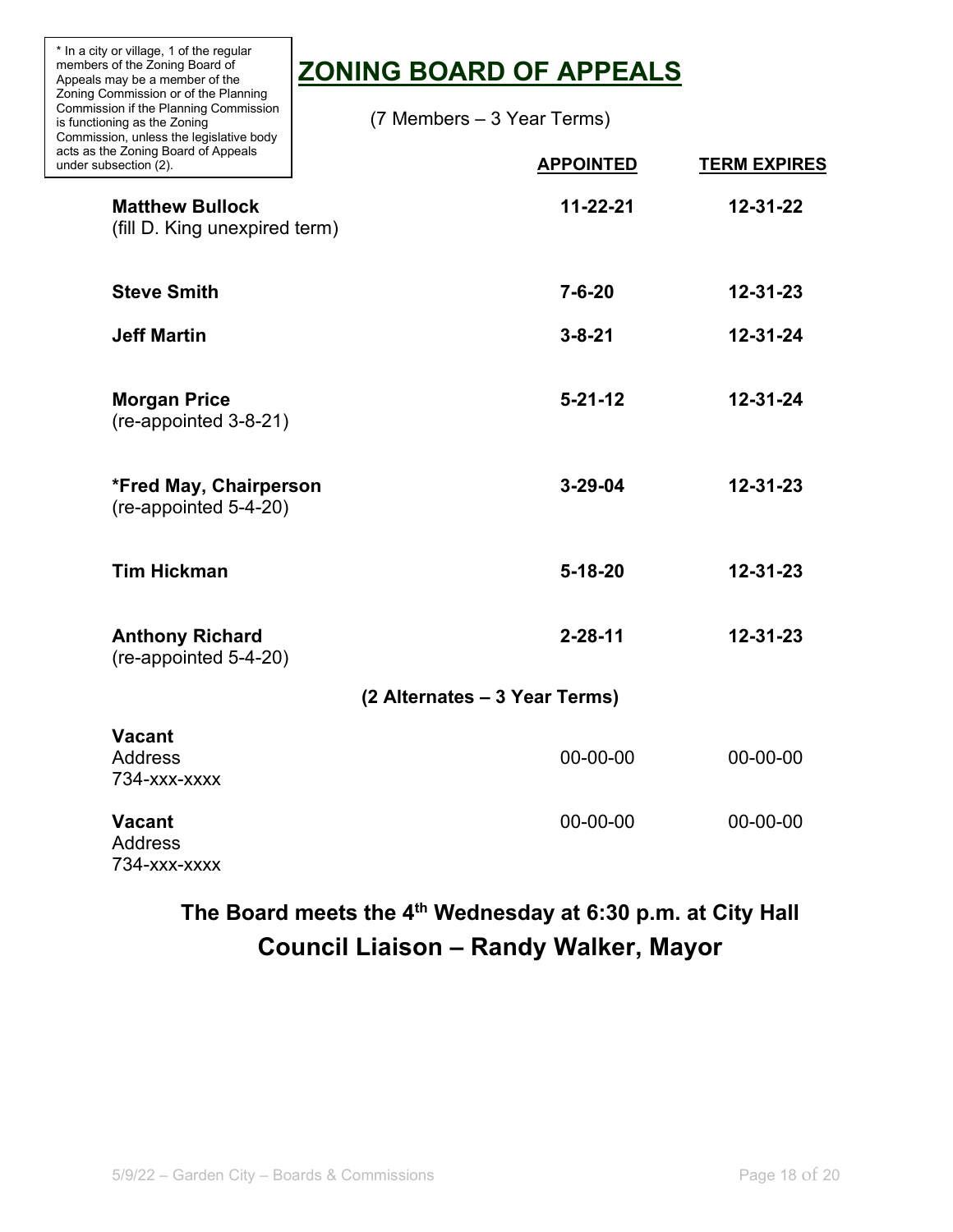#### **CDBG Advisory Council:**

| Delegate:  | Mark Jacobs, Councilmember |
|------------|----------------------------|
| Alternate: | Pat Squires, Councilmember |

#### **Central Wayne County Sanitation Authority:**

| Delegate:  | <b>Brad Ohman, DPW Director</b> |
|------------|---------------------------------|
| Alternate: | Randy Walker, Mayor             |

#### **Conference of Western Wayne:**

| Delegate:  | Jaylee Lynch, Councilmember |
|------------|-----------------------------|
| Alternate: | Doc Dougherty, City Manager |

#### **MML Coordinator:**

| Delegate:  | <b>Brian Earle, Councilmember</b> |
|------------|-----------------------------------|
| Alternate: | Pat Squires, Councilmember        |

#### **Nankin Transit Commission:**

| Delegate:  | <b>Stacy Karafotis, Councilmember</b> |
|------------|---------------------------------------|
| Alternate: | Mark Jacobs, Councilmember            |

#### **SEMCOG:**

| Delegate:  | Melissa DiMichele, Councilmember |
|------------|----------------------------------|
| Alternate: | Vacant                           |

#### **Wayne County Transportation Committee:**

Delegate: Jaylee Lynch, Councilmember

## **MMRMA Electric Aggregation Program**

Delegate: Matt Miller, AICP, City Clerk

#### **Planning & Housing Committee – CDBG:**

Delegate: Mario Ortega, AICP, McKenna & Associates

#### **Senior Alliance:**

Delegate: vacant